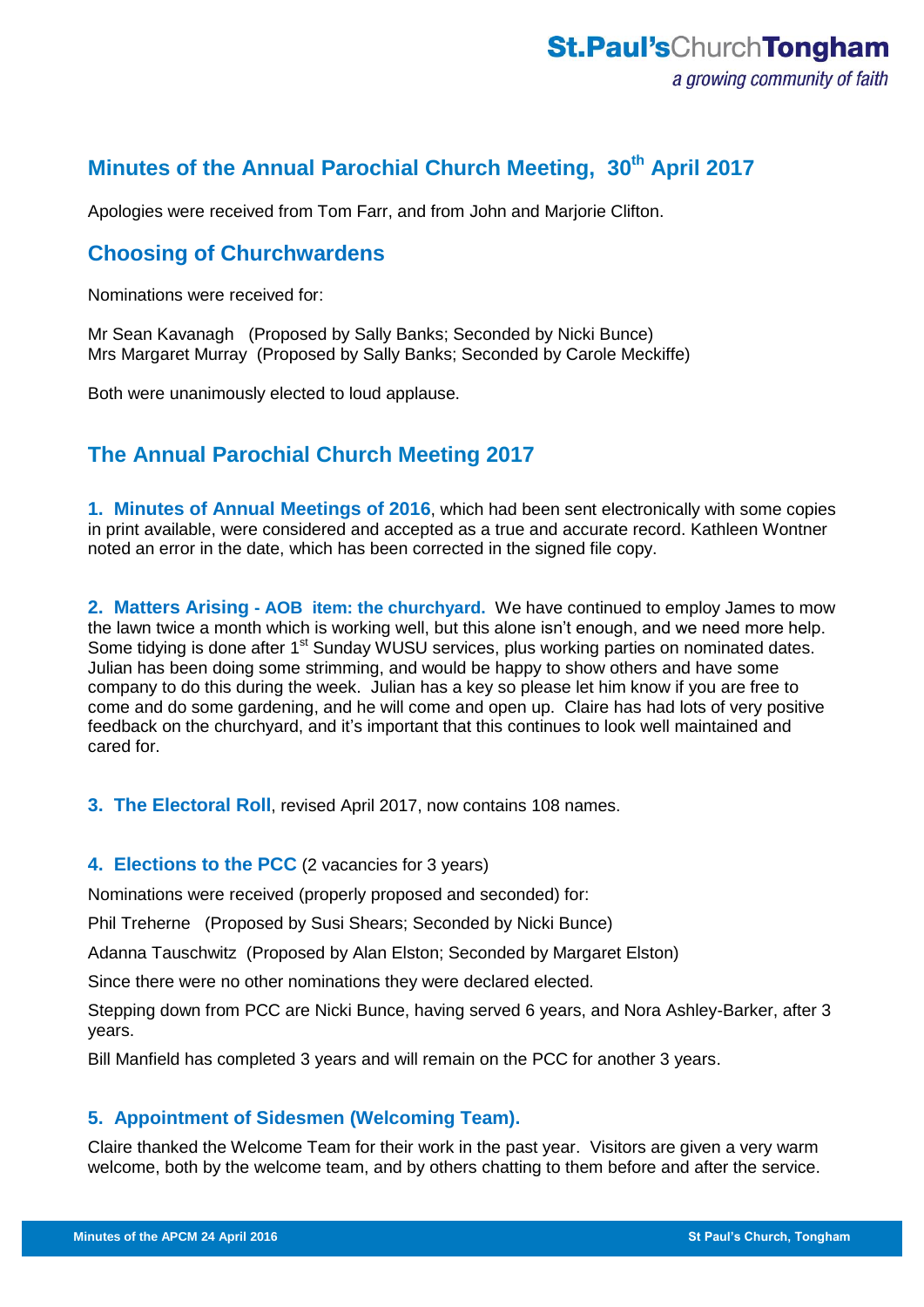The Welcoming Team were confirmed as Brian and Margaret Eddleston, Julian and Kathleen Wontner, Margaret Murray, Lisa Keers, and families Broughton, Bunce and Pickles.

# **6. Church Wardens Report 2016-2017**

The report was presented by Margaret Murray. Kate Crabtree asked if we know how much the Ramp Project will cost. Claire replied that we expect it to be £25,000. Our fundraising to date has been fairly low key, but the total has already reached £7,000, which is very promising. There are lots of different grant funds that we can look at and apply for. Please continue to pray for the ramp and porch project, as we have had to overcome many hurdles so far, and we can't assume it will be smooth sailing from now on.

## **7. PCC Report to APCM 2017**

The report was presented by Claire. There were no comments or questions.

# **8. Treasurer's Report to APCM 2017**

The report was presented by Nicki Bunce. There were no comments or questions.

#### **9. Deanery Synod Report**

The report was presented by Sally Banks and Kay Tauschwitz. There were no questions or comments.

#### **10. Appointment of Examiner**

Roger Whiting is appointed as our Auditor of Accounts for the coming year. Proposer: Margaret Murray; Seconded by Sean Kavanagh.

Now that Nicki is stepping down from her role as Treasurer, there is no longer a conflict of interest with using Nicki's father in this role. Victoria Poole has happy to hand over this role, as she has moved away from Tongham.

## **11. Revd Claire Holt**

Last year we launched our Mission Action Plan – ok a quick test! Can you remember what we hoped to achieve?

- 1. To roll out a shared leadership plan to enable us to continue to grow
- 2. To review administration support
- 3. To review PCC meetings and subcommittees to resource vision and support new Mission Action plan for 2017

We celebrated in February with Bucks Fizz that we had succeeded in all 3 targets! It has been fantastic to welcome Wendy to our admin team. And she has been gradually learning the different roles. She has been a help to Sally and as Sally reduces what she does to make way for her new job, Wendy is going to pick more up. We are hugely grateful to both of you! Also thank you to Sally for your role as PCC secretary and for the minutes from the Deanery Synod – they are always interesting and can be found in the folder at the back of church (although having said that I will need to check they are up to date!)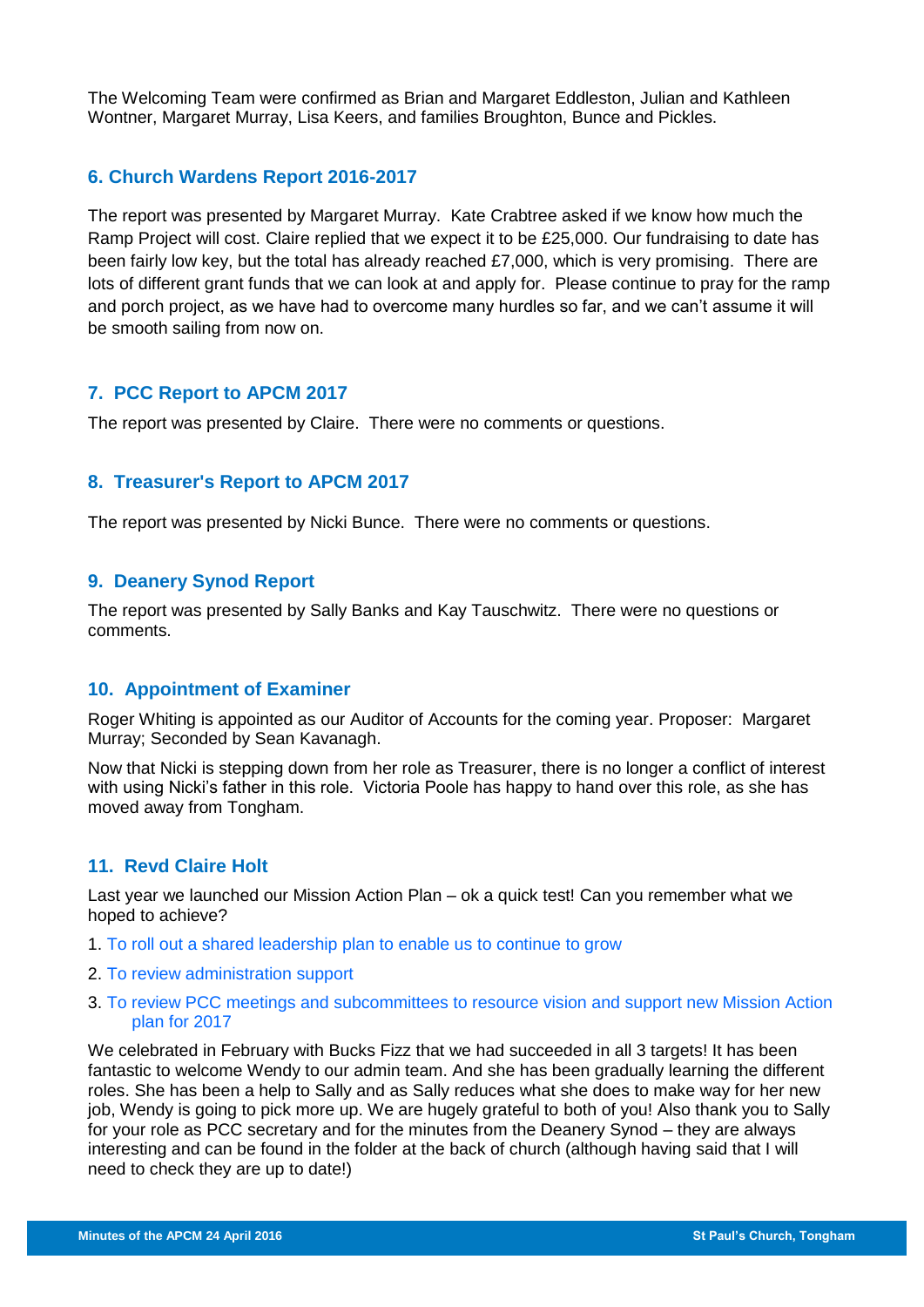We have had a great PCC this year – really fun meetings (honestly!) and again I want to thank everyone for the contributions made. In particular, thank you to Sean and Margaret – for whom the PCC meetings are just the tip of the ice burg! They have been involved in events, faculty applications and grant applications – to great success. And I cannot thank them enough for the personal support they have given. I want to thank Nicki for being treasurer – she has ensured as a PCC we know where we are financially and has been working on ensuring we plan well for spending monthly and long term too. We have begun to build a team around this role, so hopefully Adanna will get the support she needs! And thank you to Nicki also as she steps down after her 6 year stint in PCC (you see you don't get signed up for life!) and to Norah who has completed 3 years.

We have trialled reducing the general PCC meetings and having more focused subcommittees. This has really helped in many ways, and we will continue to adjust the pattern in the coming year to further improve the pattern of meetings and make the best use of everyone's time.

At this point, I also want to thank Elaine for being our safeguarding officer all the time I have been here. I am so grateful for the time she has given and the checks she makes on a Sunday to ensure we are following good practice. Thank you, Julie, for being willing to step into this role.

Over this year, we have made a few other changes. We no longer have a cleaning team for the church, but have rightly included it in the regular cleaning that Alison Pickles does. It didn't seem right that the hall was cleaned thoroughly and the church wasn't. But, again, a big thank you to those who were on the cleaning team – it wasn't much fun being in the church vacuuming while everyone else was enjoying a coffee and a chat in the Old School!

We have also had some changes to our children's teams. Thank you to Lyn, Susi, Karen and Nicki… and to our current team. I have loved seeing the engagement and enthusiasm - of the children and then team!

And our final aim for last year was to develop a Shared Leadership Team. This has been a key development and one that has been several years in the formation. It has been fantastic to begin to see this in action – and with my recent reduction in hours it has shown the value of having a team as individual coordinators have picked up different areas and have been able to give them time and focus in a way I couldn't have done.

#### **Our team is:**

Jane – Discipleship Helen – Children and Families

Dave – Youth

Rutton – Pastoral

Pete – Outreach

Together we have put together the plan for this coming year – discerning together what areas to focus on. In some ways, we have looked at the barrel model for discerning the next stage (ie. focusing on the lowest point each time, where we see the water flowing out), looking at where the weaknesses are and focusing on improving those areas with the aim of making the most impact. We have a vision day on  $24<sup>th</sup>$  June to look at how we work moving forward.

So today I am launching the new not Mission Action Plan but renamed as **Church Development Plan**. (Postcards were distributed with the CDP, and are displayed on the Old School noticeboard.)

You can see that each coordinator has come up with 1 focus point for development. I have also pinned onto the board a more developed plan for those of you who like more detail. We want everything to be built on a foundation of prayer, as we seek to help young and old grow in faith and look to see where God is at work in the community and how we can join in!

And finally, another area we are going to be reviewing this year is communication. Nicki has stepped down as Treasurer but has agreed to look at all our communication. She will work hand in